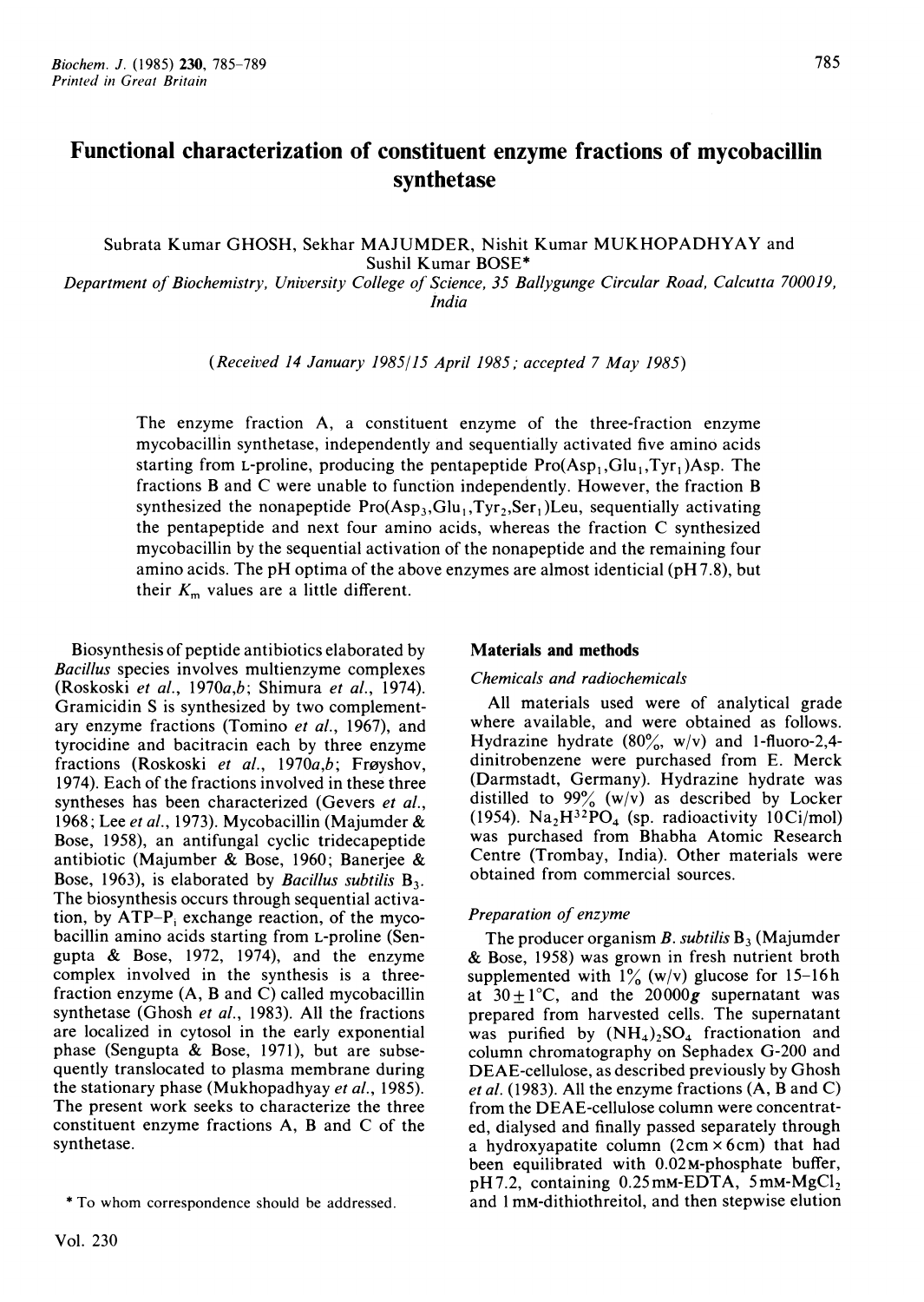was performed with increasing concentrations of the phosphate buffer  $(0.05M, 0.08M, 0.1M, 0.12M,$ 0.18M etc.), and the fractions, as monitored by  $A_{280}$  and confirmed by enzyme assay, were collected. Finally each of the active fractions was concentrated and separately layered over discontinuous sucrose gradient  $(10\%, 12.5\%, 15\%, 17.5\%$  $20\%$  and  $22.5\%$ , w/v) and centrifuged at 40000 rev./ min in a Beckman SW 40 rotor for 8h at 0°C. All the subsequent studies were performed with these active fractions.

### Measurement of  $ATP$ -[32P]P<sub>i</sub> exchange

The exchange was studied by using the method of Stulberg & Novelli (1960) as described by Ghosh et al. (1983).

#### Isolation and characterization of peptides

The incubation mixture for each of the sets contained the following, in a total volume of 2ml: Tris/HCl buffer, pH7.8,  $100 \mu$ M; MgCl<sub>2</sub>,  $10 \mu$ M; ATP,  $10 \mu$ M; dithiothreitol,  $10 \mu$ M; mycobacillin amino acids,  $10 \mu$ M each (whose composition was varied according to the plan of experiments as indicated in the text); enzyme,  $200 \mu$ g (any one of the three fractions A, B and C of the enzyme complex either alone or in all possible combinations). This mixture was incubated for 20min, and the peptides from the incubation mixture were isolated by using the method described previously by Sengupta & Bose (1972). Each of the new peptides so isolated was then analysed to determine the amino acid composition and the Cterminal and N-terminal amino acids by the method of Akabori et al. (1956) and Sanger (1945) as described by Sengupta & Bose (1972).

# Identification of mycobacillin formed by the enzyme fractions

The incubation mixture and the method of isolation of radioactive mycobacillin were the same as described by Ghosh et al. (1983), and that the radioactive material was mycobacillin was further confirmed by silica-gel t.l.c (Kieselgel F 1500; Schleicher und Schiill, Dassel, Germany) with the solvent system propanol/conc.  $NH<sub>3</sub>$  (2:1,  $v/v$ , the radioactivity in the scraped material being found in the range of the  $R_F$  value of authentic mycobacillin.

# Determination of protein concentration

The protein concentration was measured by the method of Lowry et al. (1951), with bovine serum albumin as the standard.

| 3mM-ATP, 5mM-MgCl <sub>3</sub> , 10mM-KF, 2mM-dithiothreitol, 5mM of each amino acid and 2mM-Na <sub>2</sub> H <sup>32</sup> PO <sub>4</sub> (10µCl; sp. radioactivity 10Cl/mol). The incubation was<br>previously described (Ghosh et al., 1983). Results are expressed as means + s.E.M. for four different experiments. Mycobacillin is cyclo-(L-Pro-D-Asp-D-Glu-L-Tyr-<br>for 30 min at 30°C in a final volume of 300 µl. Under these conditions the time course for enzyme activity is linear. Incorporation into ATP was determined as<br>The assays were carried out by incubating 50 µg each of enzyme fractions A, B and/or C in a medium with the following composition: 0.1 M-Tris/HCl buffer, pH8.0,<br>L-Asp-L-Tyr-L-Ser-D-Asp-L-Leu-D-Glu-D-Asp-L-Ala-D-Asp-).<br>Table 1. $ATP^{-132}P_1P_2$ exchange | in the activation of mycobacillin amino acids, added in a sequential manner, catalysed by the three enzyme fractions |                 |                     | $10^{-3}$ × Amount of radioactivity in ATP (c.p.m.) |                      |                           |                          |
|----------------------------------------------------------------------------------------------------------------------------------------------------------------------------------------------------------------------------------------------------------------------------------------------------------------------------------------------------------------------------------------------------------------------------------------------------------------------------------------------------------------------------------------------------------------------------------------------------------------------------------------------------------------------------------------------------------------------------------------------------------------------------------------------------------------------|----------------------------------------------------------------------------------------------------------------------|-----------------|---------------------|-----------------------------------------------------|----------------------|---------------------------|--------------------------|
| Mycobacillin amino acids added                                                                                                                                                                                                                                                                                                                                                                                                                                                                                                                                                                                                                                                                                                                                                                                       | Fraction<br>⋖                                                                                                        | Fraction<br>m   | Fraction<br>$\circ$ | Fractions<br>$A + B$                                | Fractions<br>$B + C$ | Fractions<br>$C + \Delta$ | Fractions<br>$A + B + C$ |
|                                                                                                                                                                                                                                                                                                                                                                                                                                                                                                                                                                                                                                                                                                                                                                                                                      |                                                                                                                      |                 |                     |                                                     |                      |                           |                          |
| Mycobacillin amino acids except L-proline                                                                                                                                                                                                                                                                                                                                                                                                                                                                                                                                                                                                                                                                                                                                                                            | $0.77 \pm 0.01$                                                                                                      | $0.60 \pm 0.04$ | $0.96 + 0.02$       | $0.60 + 0.03$                                       | $0.83 + 0.04$        | $0.80 \pm 0.04$           | $0.70 \pm 0.04$          |
| L-Pro                                                                                                                                                                                                                                                                                                                                                                                                                                                                                                                                                                                                                                                                                                                                                                                                                | $8.47 \pm 0.02$                                                                                                      | $0.85 \pm 0.03$ | $0.86 \pm 0.03$     | $7.93 \pm 0.42$                                     | $0.97 \pm 0.04$      | $5.96 \pm 0.35$           | $9.32 \pm 0.34$          |
|                                                                                                                                                                                                                                                                                                                                                                                                                                                                                                                                                                                                                                                                                                                                                                                                                      | $9.55 + 0.06$                                                                                                        | $0.69 \pm 0.08$ | $0.53 \pm 0.04$     | $10.50 \pm 0.46$                                    | $0.69 \pm 0.04$      | $7.63 \pm 0.49$           | $1.65 + 0.26$            |
| L-Pro+D-Asp                                                                                                                                                                                                                                                                                                                                                                                                                                                                                                                                                                                                                                                                                                                                                                                                          | $1.06 \pm 0.08$                                                                                                      | $0.81 \pm 0.04$ | $0.61 \pm 0.04$     | $12.71 \pm 0.45$                                    | $0.38 \pm 0.05$      | $1.03 + 0.42$             | $5.58 \pm 0.15$          |
| L-Pro+D-Asp+D-Glu                                                                                                                                                                                                                                                                                                                                                                                                                                                                                                                                                                                                                                                                                                                                                                                                    | $12.44 \pm 0.03$                                                                                                     | $0.72 \pm 0.04$ | $0.46 \pm 0.05$     | $15.74 \pm 0.72$                                    | $0.71 \pm 0.03$      | $5.20 \pm 0.23$           | $16.85 \pm 0.17$         |
| $L-Pro+D-Asp+Glu+L-Tyr$                                                                                                                                                                                                                                                                                                                                                                                                                                                                                                                                                                                                                                                                                                                                                                                              |                                                                                                                      |                 |                     | $19.01 \pm 0.32$                                    | $0.66 \pm 0.04$      | $16.41 \pm 0.25$          | $22.42 \pm 0.24$         |
| $L-Pro+DL-Asp+D-Glu+L-Tyr$                                                                                                                                                                                                                                                                                                                                                                                                                                                                                                                                                                                                                                                                                                                                                                                           | $13.45 \pm 0.02$                                                                                                     | $0.50 \pm 0.05$ | $0.72 \pm 0.03$     |                                                     |                      |                           |                          |
| $L-Pro + DL-Asp + D-Glu + L-Tyr + L-Set$                                                                                                                                                                                                                                                                                                                                                                                                                                                                                                                                                                                                                                                                                                                                                                             | $13.12 \pm 0.03$                                                                                                     | $0.79 \pm 0.03$ | $0.89 \pm 0.05$     | $20.62 \pm 0.76$                                    | $0.89 \pm 0.03$      | $16.36 \pm 0.35$          | $23.06 \pm 0.33$         |
| $L-Pro + DC-Asp + D-Glu + L-Tyr + L-Set + L-Leu$                                                                                                                                                                                                                                                                                                                                                                                                                                                                                                                                                                                                                                                                                                                                                                     | $.2.87 \pm 0.1$                                                                                                      | $0.85 \pm 0.01$ | $0.54 \pm 0.03$     | $22.48 \pm 0.38$                                    | $0.92 \pm 0.03$      | $.6.89 \pm 0.16$          | $25.95 \pm 0.56$         |
| $L$ -Pro + DL-Asp + D-Glu + L-Tyr + L-Ser + L-Leu + L-Ala                                                                                                                                                                                                                                                                                                                                                                                                                                                                                                                                                                                                                                                                                                                                                            | $3.37 \pm 0.25$                                                                                                      | $0.69 \pm 0.04$ | $0.92 \pm 0.02$     | $22.10 \pm 0.31$                                    | $0.87 + 0.04$        | $16.86 \pm 0.30$          | $29.01 \pm 0.27$         |
|                                                                                                                                                                                                                                                                                                                                                                                                                                                                                                                                                                                                                                                                                                                                                                                                                      |                                                                                                                      |                 |                     |                                                     |                      |                           |                          |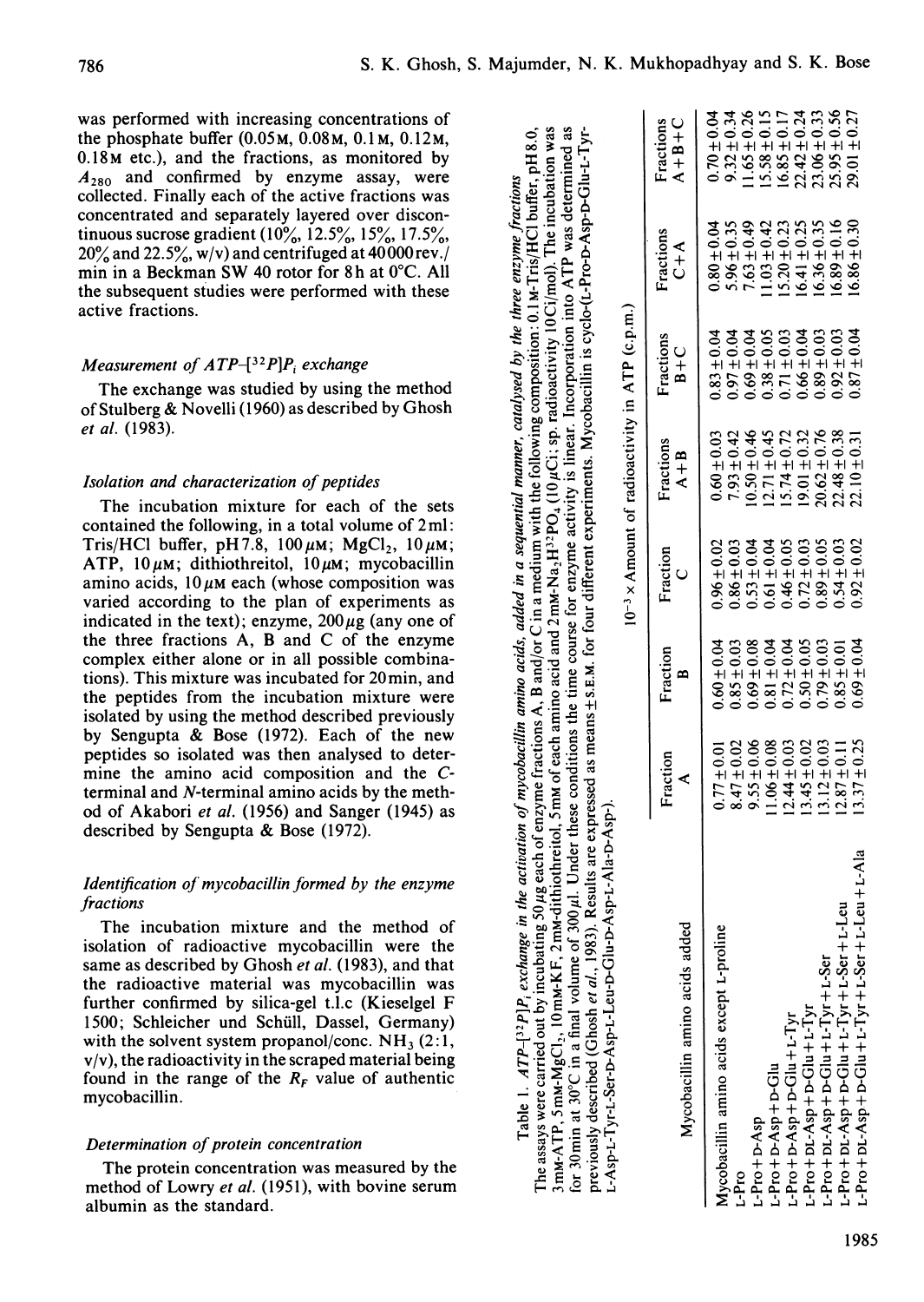# Results

# Functional characterization of enzyme fractions by  $ATP$ -[32P]P<sub>i</sub> exchange reaction

The  $ATP-[32P]P$ , exchange reactions involved in the activation of mycobacillin amino acids by the three enzyme fractions either alone or in different combinations were studied. Table <sup>1</sup> shows that no exchange reaction occurred in the absence of L-proline with any of the three enzyme fractions either alone or in combination. The enzyme fraction A effected the exchange reaction starting from L-proline (the initiating amino acid) to L-tyrosine (the fifth amino acid in the sequence). However, neither enzyme fraction B nor fraction C alone activated any amino acid. From studies on the exchange reaction by combinations of any two fractions out of the three it appears that fractions A plus B effected the exchange reaction up to Lleucine (the ninth amino acid in the sequence), whereas fractions B plus C did not activate any amino acid, and the activation by fractions A plus C was similar to that by fraction A alone. The combination of all fractions effected the activation of all the mycobacillin amino acids sequentially.

# Functional characterization of enzyme fractions by peptide synthesis

Table 2 shows the peptide formation by the three enzyme fractions individually, in all possible combinations of two and finally in the combination of all three. The enzyme fraction A alone synthesized the pentapeptide  $Pro(Asp_1, Glu_1,$ - $Tyr<sub>1</sub>$ )Asp beginning with N-terminal proline and ending with C-terminal aspartic acid; however, neither enzyme fraction B nor fraction C alone synthesized any peptide. From studies of peptide synthesis by combinations of any two fractions out of the three it appears that enzyme fractions A plus B synthesized the nonapeptide  $Pro(Asp_3, Glu_1,$ - $Tyr<sub>2</sub>, Ser<sub>1</sub>)$ Leu beginning with *N*-terminal proline and ending with C-terminal leucin, whereas frac-tions B plus C did not synthesize any peptide, and

 $\mathbf{R}$  of nontide in solvent

fractions A plus C, the pentapeptide that enzyme fraction A alone could produce. The combination of all three fractions synthesized mycobacillin as before.

## Characterization of enzyme fractions B and C by  $ATP$ - $[32P]P_i$  exchange reaction and peptide synthesis

The characterization of the enzyme fraction B was done in the presence of pentapeptide (the product of enzyme fraction A action; Table 2) and the next four amino acids in the mycobacillin sequence both by  $ATP-[32P]P$ ; exchange and peptide synthesis. Studies on the exchange reaction showed (Table 3) that enzyme fraction B activated the pentapeptide alone and also the pentapeptide plus the next four amino acids in the sequence, and those on peptide synthesis by fraction B indicate that it synthesized the nonapeptide (Table 2) in the presence of pentapeptide and the next four amino acids in the sequence. Similar studies were carried out with fraction C. Fraction C effected the exchange reaction in the presence of nonapeptide (the product of fraction B action) and the remaining four mycobacillin amino acids, and the peptide product formed under this condition by fraction C was mycobacillin.

### Physical characteristics of the three enzyme fractions

pH optima by  $ATP - [3^2P]P_i$  exchange reaction. The  $ATP^{-32}P|P_i$  exchange reaction effected by enzyme fraction A in the presence of five constituent amino acids at different pH values showed that the maximum exchange occurred at pH 7.8. The  $ATP-[32P]P_i$  exchange effected by enzyme fraction B in the presence of pentapeptide and the remaining four constituent amino acid residues of the nonapeptide was similarly studied, and in this case maximum exchange occurred at pH 7.6. The same procedure was followed in determining the optimum pH for the exchange reaction effected by enzyme fraction C, and this was found to be at pH7.8 (Fig. 1).

Table 2. Formation of peptides by the three enzyme fractions in possible combinations For experimental details see the text.

|           | <b><i>NE OF DEPLINE III SOLVEILL</i></b> |                                                               |         |                                     |                       |                                                                 |
|-----------|------------------------------------------|---------------------------------------------------------------|---------|-------------------------------------|-----------------------|-----------------------------------------------------------------|
| fractions |                                          | Added enzyme Butan-1-ol/acetic acid/water<br>(4:1:1, by vol.) | Ethanol | $(70\%, v/v)$ amino acid amino acid | C-Terminal N-Terminal | Amino acid<br>composition                                       |
| A         |                                          | 0.61                                                          | 0.72    | Asp                                 | Pro                   | $Pro1, Asp2, Glu1, Tyr1$                                        |
| B         |                                          |                                                               |         |                                     |                       |                                                                 |
|           |                                          |                                                               |         |                                     |                       |                                                                 |
| $A + B$   |                                          | 0.56                                                          | 0.79    | Leu                                 | Pro                   | $Pro_1, Asp_3, Glu_1, Tyr_2, Ser_1, Leu_1$                      |
| $B+C$     |                                          |                                                               |         |                                     |                       |                                                                 |
| $C+A$     |                                          | 0.61                                                          | 0.72    | Asp                                 | Pro                   | $Pro1$ , Asp <sub>2</sub> , Glu <sub>1</sub> , Tyr <sub>1</sub> |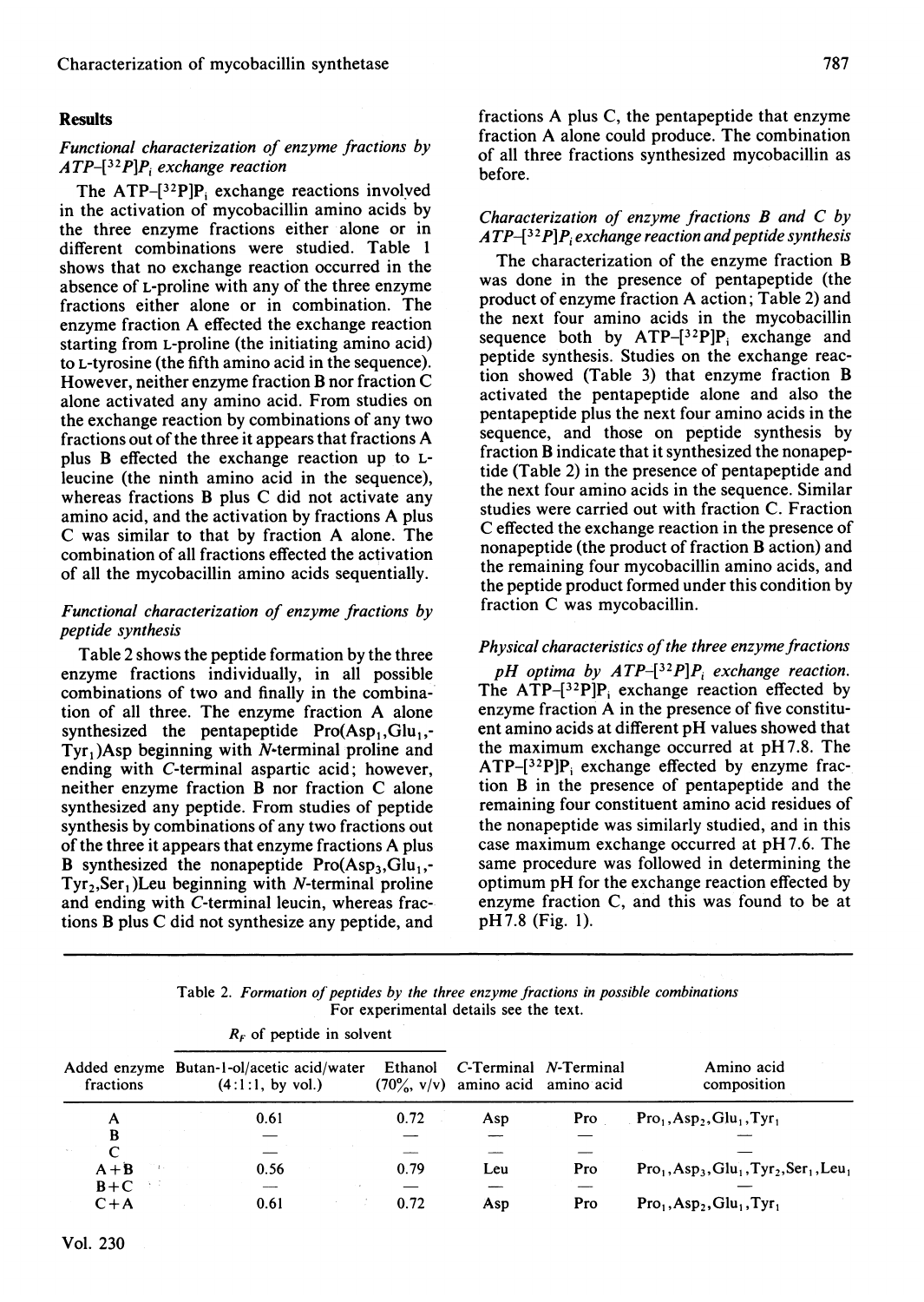Table 3. Peptides synthesis and amino acid activation tested by using  $ATP^{-32}P$ P, exchange reaction Incorporations were measured by the procedures given in Table 1. Results are expressed as means + S.E.M. for four

| Enzyme fraction<br>used | Intermediate peptide and amino acids<br>added in a sequential manner | $10^{-3}$ × Amount of radioactivity<br>in $ATP$ (c.p.m.) |
|-------------------------|----------------------------------------------------------------------|----------------------------------------------------------|
| B                       | $(Pro1, Asp2, Glu1, Tyr1)$                                           | $2.69 + 0.09$                                            |
|                         | $(Pro1, Asp2, Glu1, Tyr1) + Tyr$                                     | $3.51 + 0.11$                                            |
|                         | $(Pro1, Asp2, Glu1, Tyr1) + Tyr + Ser$                               | $4.96 + 0.12$                                            |
|                         | $(Pro1, Asp2, Glu1, Tyr1) + Tyr + Ser + D-Asp$                       | $6.50 + 0.28$                                            |
|                         | $(Pro1, Asp2, Glu1, Tyr1) + Tyr + Ser + D-Asp + Leu$                 | $7.21 \pm 0.16$                                          |
| C                       | $(Pro_1, Asp_3, Glu_1, Tyr_2, Ser_1, Leu_1)$                         | $3.21 + 0.28$                                            |
|                         | $(Pro_1, Asp_3, Glu_1, Tvr_2, Ser_1, Leu_1) + D-Glu$                 | $5.16 + 0.10$                                            |
|                         | $(Pro1, Asp3, Glu1, Tyr2, Ser1, Leu1) + D-Glu + D-Asp$               | $6.21 + 0.17$                                            |
|                         | $(Pro_1, Asp_3, Glu_1, Tryr_2, Ser_1, Leu_1) + D-Glu + D-Asp + Ala$  | $7.61 + 0.19$                                            |

different experiments. Mycobacillin is cyclo-(L-Pro-D-Asp-D-Glu-L-Tyr-L-Asp-L-Tyr-L-Ser-D-Asp-L-Leu-D-Glu-



reaction) with enzyme fraction A (50µg) in the  $A I I = I F_i$ <br>presence of the first five amino acids (Table 1) in adenylates. presence of the first five amino acids  $(Table 1)$  in additional independence of fraction B is<br>the mycobacillin sequence with enzyme fraction B the mycobacillin sequence, with enzyme fraction B

presence of different concentrations of L-proline

these data shows that the  $K_m$  of fraction A for Lfraction B for the pentapeptide and that of fraction C for the nonapeptide are 0.026mM and 0.018mM respectively.

In continuation of our previous findings (Ghosh et al., 1983) that mycobacillin synthetase, a threefraction enzyme complex, produces mycobacillin only when the three fractions A, B and C are all present, we observed that fraction A alone activated sequentially, but not individually, by  $ATP-P_i$ exchange, the five mycobacillin amino acids starting with L-proline, producing the pentapeptide  $Pro(Asp_1, Glu_1, Tyr_1)Asp.$  With other pep- $\frac{2}{6.4}$   $\frac{1}{7.2}$   $\frac{1}{8.0}$   $\frac{1}{8.8}$  tide antibiotics, such as gramicidin S, tyrocidine, 6.4 6.0 6.0 bacitracin etc. (Gevers *et al.*, 1969; Roskoski *et al.*, pH-activity profile of mycobacillin synthetase 1970a,b; Frayshov, 1975), intermediate peptide synthesis occurs sequentially, although the con-ATP-[32P]Pj exchange measurements over 30min \* \* \* \* \* \* were carried out (as a measure of the velocity of the stituent amino acids are activated individually by  $\text{ATP-PP}_i$  exchange producing amino acid

 $(100 \mu g)$  in the presence of pentapeptide (Table 2) restored in the presence of the pentapeptide and plus the next four amino acids in the mycobacillin the next four amino acids in the mycobacillin sequence, and with enzyme fraction C (100 $\mu$ g) in sequence, the nonapeptide Pro(Asp<sub>3</sub>,Glu<sub>1</sub>,Tyr<sub>2</sub>,-<br>the presence of nonapeptide (Table 2) plus the Ser. If en being produced through sequential acti- $\text{Ser}_1$ ) Leu being produced through sequential actiremaining four amino acid residues (in the myco- vation. Similarly, the functional independence of bacillin sequence, in 0.1 M-Tris/HCl buffer, pH 6.8-<br>8.8.  $\bigcirc$ , Activity of fraction A;  $\bigcirc$ , activity of nontide and the presence for a spin a saids in the  $8.8.$  0, Activity of fraction A;  $\bullet$ , activity of  $\bullet$  peptide and the remaining four amino acids in the fraction B;  $\triangle$ , activity of fraction C. final product mycobacillin by sequential activation. Thus mycobacillin synthesis appears to be a  $K_m$  values of the enzyme fractions. The amount of three-step process, carried out by three indepen-<br>TP-[32P]P, exchange by enzyme fraction A in the dent enzymes, the product of the first enzyme  $ATP-{32P}P_i$  exchange by enzyme fraction A in the dent enzymes, the product of the first enzyme fraction A being accepted as the substrate for the